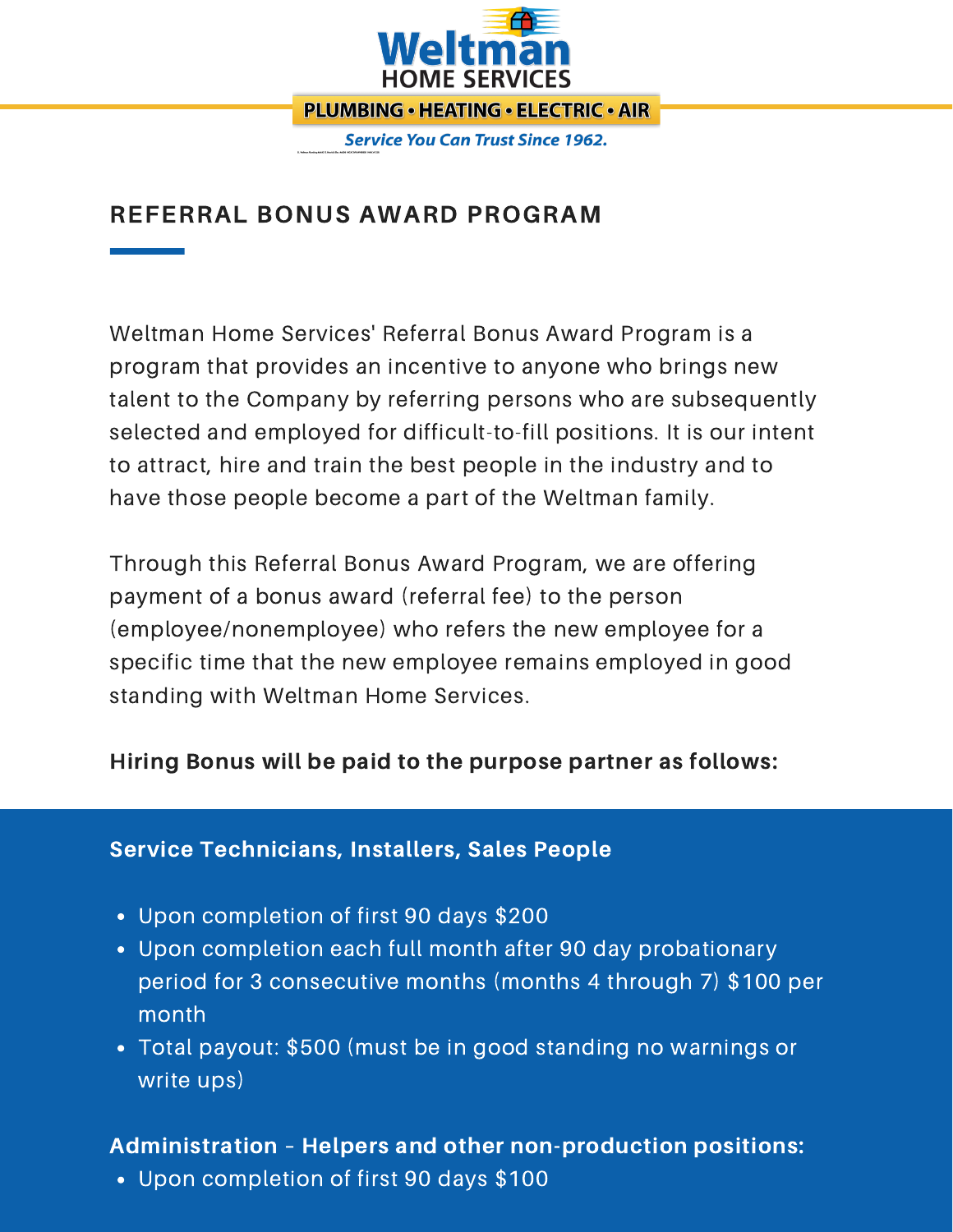

**PLUMBING • HEATING • ELECTRIC • AIR** 

**Service You Can Trust Since 1962.** 

## REFERRAL BONUS AWARD PROGRAM, CONT...

The Referral Bonus Award Program has very few rules but the following will apply:

1. The hiring of a referred employee must occur within six months of the initial referral date.

2. The referral must represent the candidate's first contact with Weltman. Temporary contract and former employees are not eligible candidates for referral.

3. To be eligible for an award, the referrals must first be submitted to service@weltmanhomeservices.com and must include a Candidate Referral Form and a resume or employment application.

4. The first person to refer a candidate will be the only referring person eligible for payment.

5. All candidates will be evaluated for employment consistent with our policies and procedures, and all information regarding the hiring decision will remain strictly confidential.

6. It is understood that this program and the incentives may be changed, canceled or discontinued at any time with or without cause, reason or notice. 7. It is understood that if a referral is made by an employee that referring employee must remain an employee in good standing for the referral fee payment to remain effective. If the employment is terminated by the company the continuation of the referral fee will be at the sole discretion of the company and based on the conditions and reasons of the termination. Termination does not automatically cancel the referral fee payments. Each instance will be evaluated on a case by case instance.

8. Any referral made by a non-employee of the company will receive referral fee payments for as long as the referred employee remains an employee in good standing, further the non-employee referrer must also remain in good faith and standing withand to the company. Continued referral fee payments to the nonemployee referrer will be remain at the Company's sole discretion.